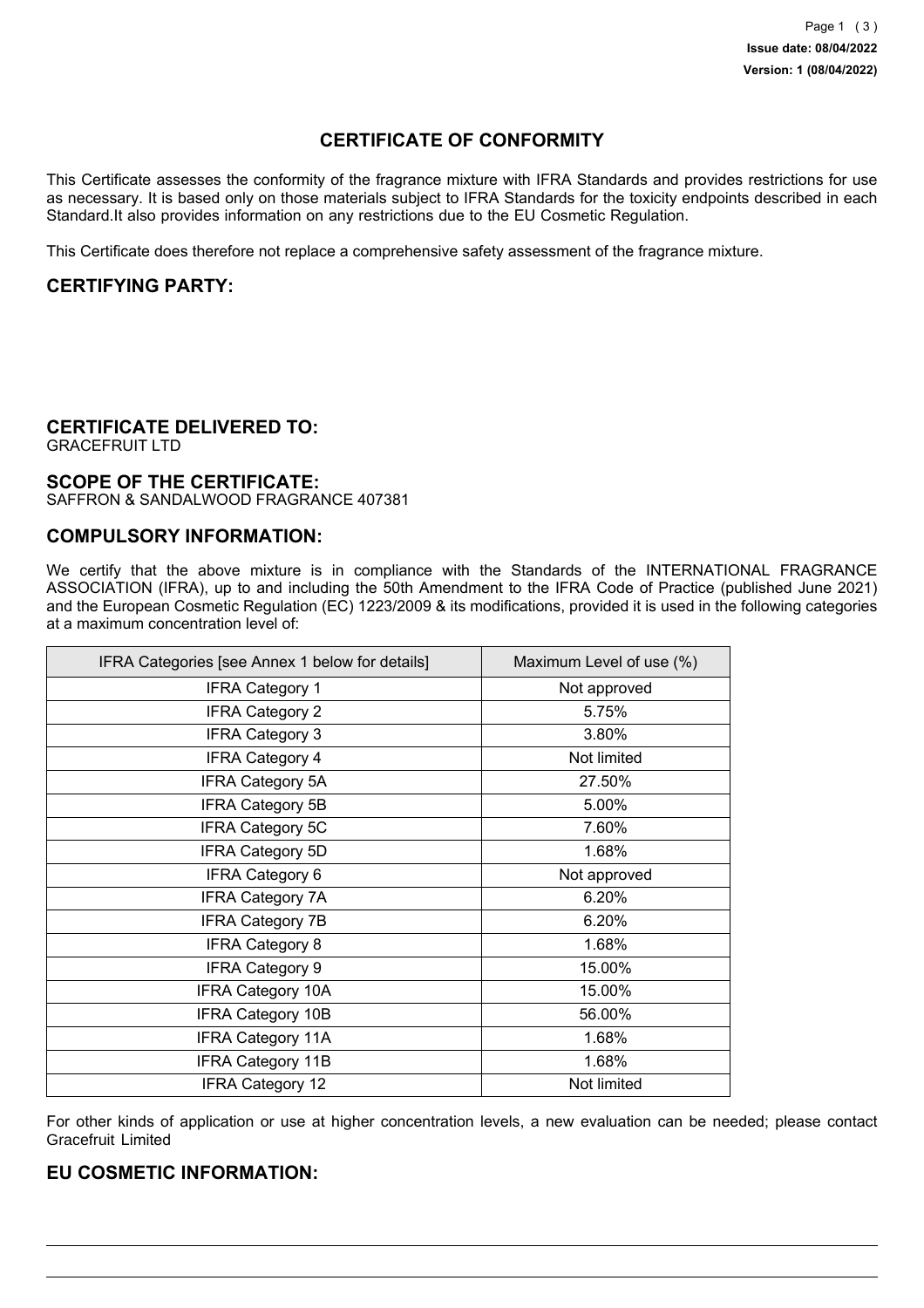We certify that the above mixture is in compliance with the EU Cosmetic Regulation 1223/2009 and its amendments, provided it is used in the following applications at a maximum concentration level of:

| <b>Cosmetic Application</b>       | Maximum Level of use (%) |
|-----------------------------------|--------------------------|
| Deodorant spray                   | 50.00%                   |
| Face Make-up products             | 50.00%                   |
| Eye Make-up and remover           | 50.00%                   |
| Fine Fragrance                    | 50.00%                   |
| Eau de Toilette                   | 50.00%                   |
| Fragrancing cream                 | 50.00%                   |
| Sunscreen products                | 50.00%                   |
| Body lotion spray                 | 50.00%                   |
| Nail care products                | 50.00%                   |
| Hair products (spray/aerosol)     | 50.00%                   |
| Hair dye                          | 50.00%                   |
| Other leave-on cosmetic products  | 50.00%                   |
| Hand wash products                | 50.00%                   |
| Other rinse off cosmetic products | 50.00%                   |
| Oral products                     | Not approved             |

Regulatory Affairs Department